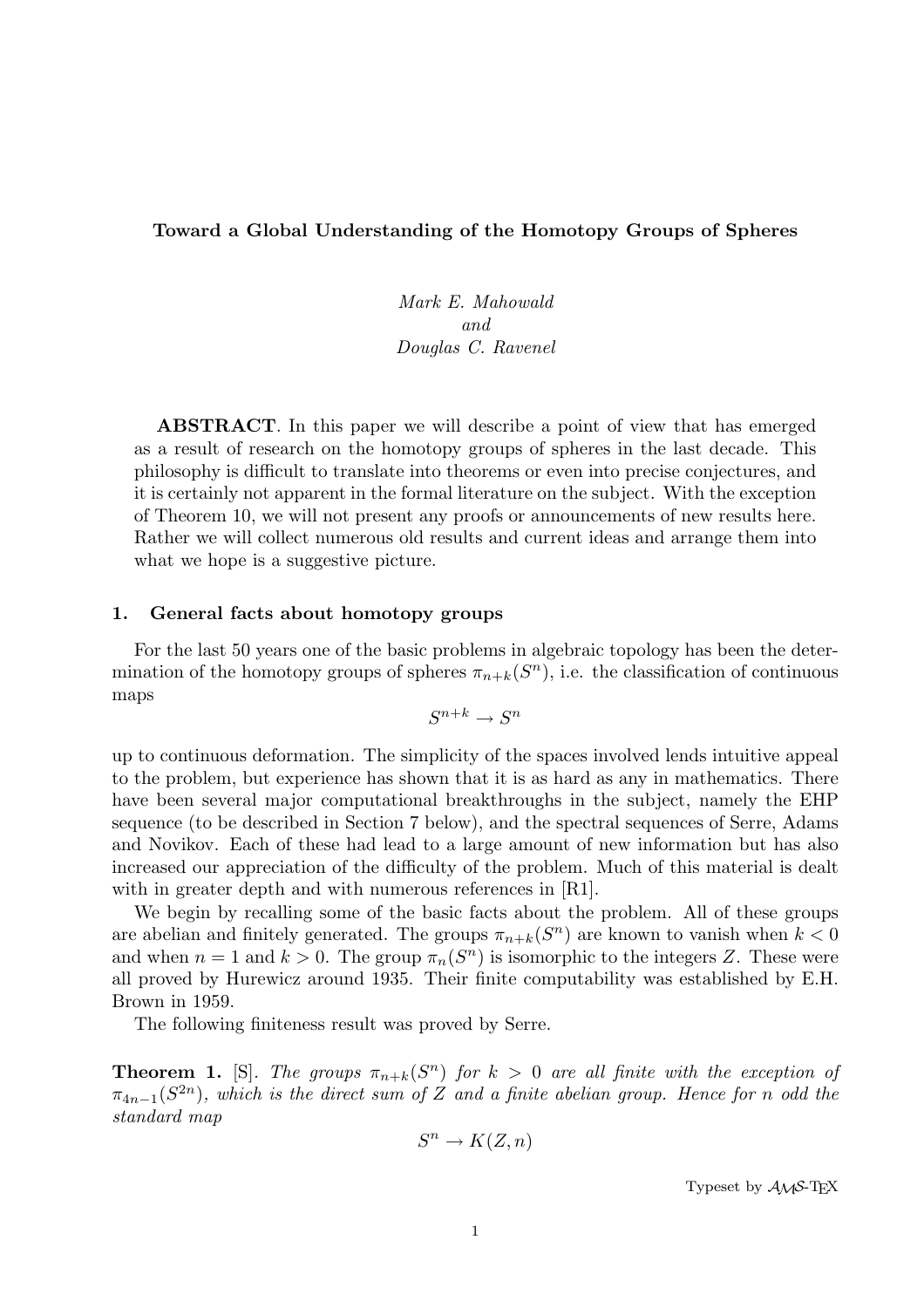induces an isomorphism in homotopy mod torsion, where  $K(Z, n)$  denotes the integer Eilenberg-MacLane space.

Shortly after the groups were defined Freudenthal proved that  $\pi_{n+k}(S^n)$  is independent of n when  $n > k + 1$ . These groups are said to be *stable* and the value of  $\pi_{n+k}(S^n)$  for large *n* is called the *stable k-stem* and denoted by  $\pi_k^S(S^0)$  or simply  $\pi_k^S$ .

The groups  $\pi_{n+k}(S^n)$  with  $n \leq k+1$  are called *unstable*. We have more machinery for computing stable groups than unstable ones. One of the major themes in the subject has been the attempt to bring the more advanced technology of stable homotopy to bear on the problems of unstable homotopy theory. Two early examples of this are [A1] and [M1].

Even the stable groups are quite mysterious. The following table gives their values for small  $k$ .

| $\boldsymbol{k}$ | $\pi^S_k$ | $\boldsymbol{k}$ | $\pi_k$       |
|------------------|-----------|------------------|---------------|
| $\theta$         | Ζ         |                  | Z/(240)       |
|                  | Z/(2)     | 8                | $(Z/(2))^{2}$ |
| $\overline{2}$   | Z/(2)     |                  | $(Z/(2))^3$   |
| 3                | Z/(24)    | 10               | Z/(6)         |
| 4                |           | 11               | Z/(504)       |
| 5                |           | 12               |               |
| 6                |           | 13               | (3)           |

As the reader can see, these groups do not fall into any obvious pattern. However, there is a certain overall structure which we shall describe presently.

These groups form a graded ring under smash product of maps between spheres in the following way.

Given  $\alpha \in \pi_j^S$  and  $\beta \in \pi_k^S$ , choose maps

$$
f: S^{m+j} \to S^m \quad \text{and} \quad g: S^{n+k} \to S^n
$$

for m and n sufficiently large. Then the smash product  $f \wedge q$  represents the class  $\alpha\beta$ . It can be shown that this product is commutative up to the usual sign.

There is also a product defined in terms of composition of maps. As long as everything is in the stable range, the composition and smash products agree. However, the composition product fails to commute (even up to sign) in general. For example, if

$$
f:S^3\to S^2
$$

is the Hopf map then one has

$$
f \cdot 4 = 2 \cdot f
$$

where "2" denotes the degree 2 map on  $S^2$  and "4" denotes the degree 2 map on  $S^4$ .

This noncommutativity is very important in unstable homotopy theory.

In [N] Nishida proved that every positive dimensional element in this ring is nilpotent, i.e. for each  $\alpha \in \pi_k^S$  with  $k > 0$ , there is an exponent m such that  $\alpha^m = 0$ . A vast generalization of this nilpotence result conjectured in [R2] has been proved recently by Devinatz, Hopkins and Smith and will be commented on below (see Theorem 6). Nishida's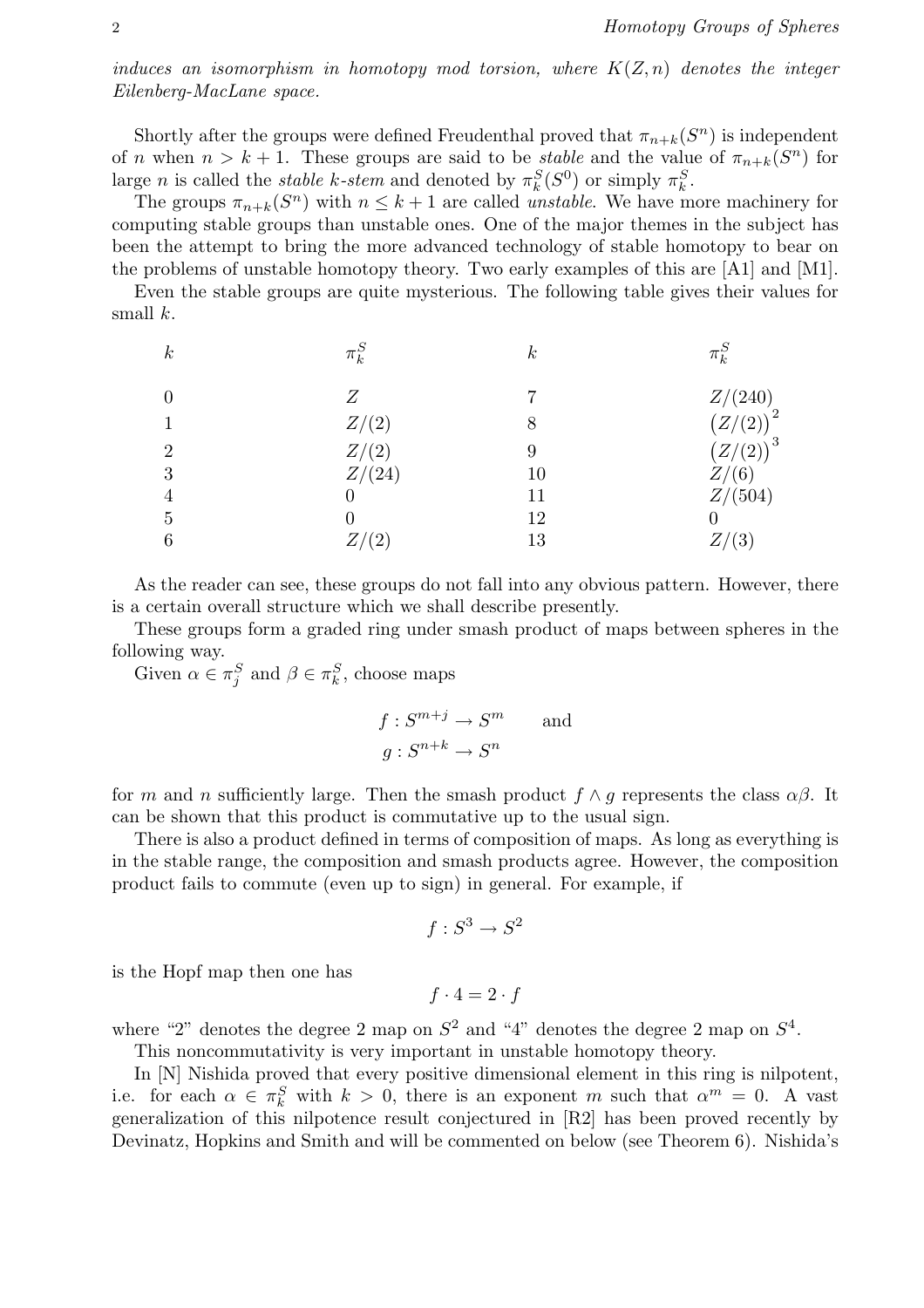Theorem indicates that the multiplicative structure of this ring is of very limited use. One should not attempt to describe it in terms of generators and relations.

#### 2. Periodic families

A construction which has proved quite useful is the following. Suppose we have a finite complex  $Y$  and a map

$$
v: \Sigma^d Y \to Y
$$

such that all iterates of the form

$$
v^{i} = v \cdot \Sigma^{d} v \cdots \Sigma^{(i-1)d} v : \Sigma^{id} Y \to Y
$$

are essential. It is convenient for technical reasons to require that the complex Y and the self-map  $v$  are both double suspensions. A map of this sort all of whose iterates are essential (i.e. not homotopic to the constant map) is said to be periodic.

The set of homotopy classes of maps from  $\Sigma^k Y$  to a space X is an abelian group, which we will denote by  $\pi_k(X; Y)$ . (We reserve the right to change the index k when convenient.) Given an element  $\alpha \in \pi_k(X;Y)$  represented by a map

$$
f: \Sigma^k Y \to X
$$

we can define  $v^i \alpha \in \pi_{k+id}(X;Y)$  to be the class represented by the composite  $f \cdot \Sigma^k v^i$ .

This makes the graded group  $\pi_*(X;Y)$  a module over the ring  $Z[v]$ . If the finite complex Y is such that the identity map has order q in the group [Y, Y] then  $\pi_*(X; Y)$  is a module over the ring  $Z/(q)[v]$ . In any case one can tensor with  $Z[v, v^{-1}]$  and ask the following question.

What is  $v^{-1}\pi_*(X;Y)$ ?

An element in  $\pi_*(X;Y)$  has a nontrivial image in this group iff it is not annihilated by any power of  $v$ . Such elements are said to be  $v$ -periodic. Elements which are annihilated by some power of v are said to be v-torsion. In Section 5 we will introduce  $BP$ -theory and explain how it provides us with some powerful methods for computing or at least estimating this group. A more delicate question is that of the image of  $\pi_*(X; Y)$  in it. An answer to this question will lead to some useful information about  $\pi_*(X)$  itself.

A *v-periodic family* in  $\pi_*(X;Y)$  is a set of elements of the form

$$
\{x, vx, v^2x, \dots\}
$$

such that  $v^i x$  is nontrivial for all  $i > 0$ .

The finiteness theorem of Serre mentioned above can be regarded as a result of this type. Let  $X = S^n, Y = S^1$  and let v be the degree p map for p a prime. Then we are asking for the structure of  $p^{-1}\pi_*(S^n)$ . If we localize everything in sight at the prime p we get rid of torsion prime to p, so the image of  $\pi_*(S^n)$  is its torsion free quotient. For n odd Serre's theorem says that the standard map from  $S<sup>n</sup>$  to  $K(Z, n)$  induces a homotopy equivalence modulo torsion, i.e. the map is a rational homotopy equivalence.

Notice that Nishida's theorem tells us that if we take our finite complex Y to be a sphere of any dimension then the degree  $p$  map is essentially the only possible choice for the self map  $v$ . Any map coming from a positive stem would have to be nilpotent and therefore would not be suitable. The result of Devinatz-Hopkins-Smith (see Theorem 6 below), which generalizes Nishida's theorem tells us that the same is true whenever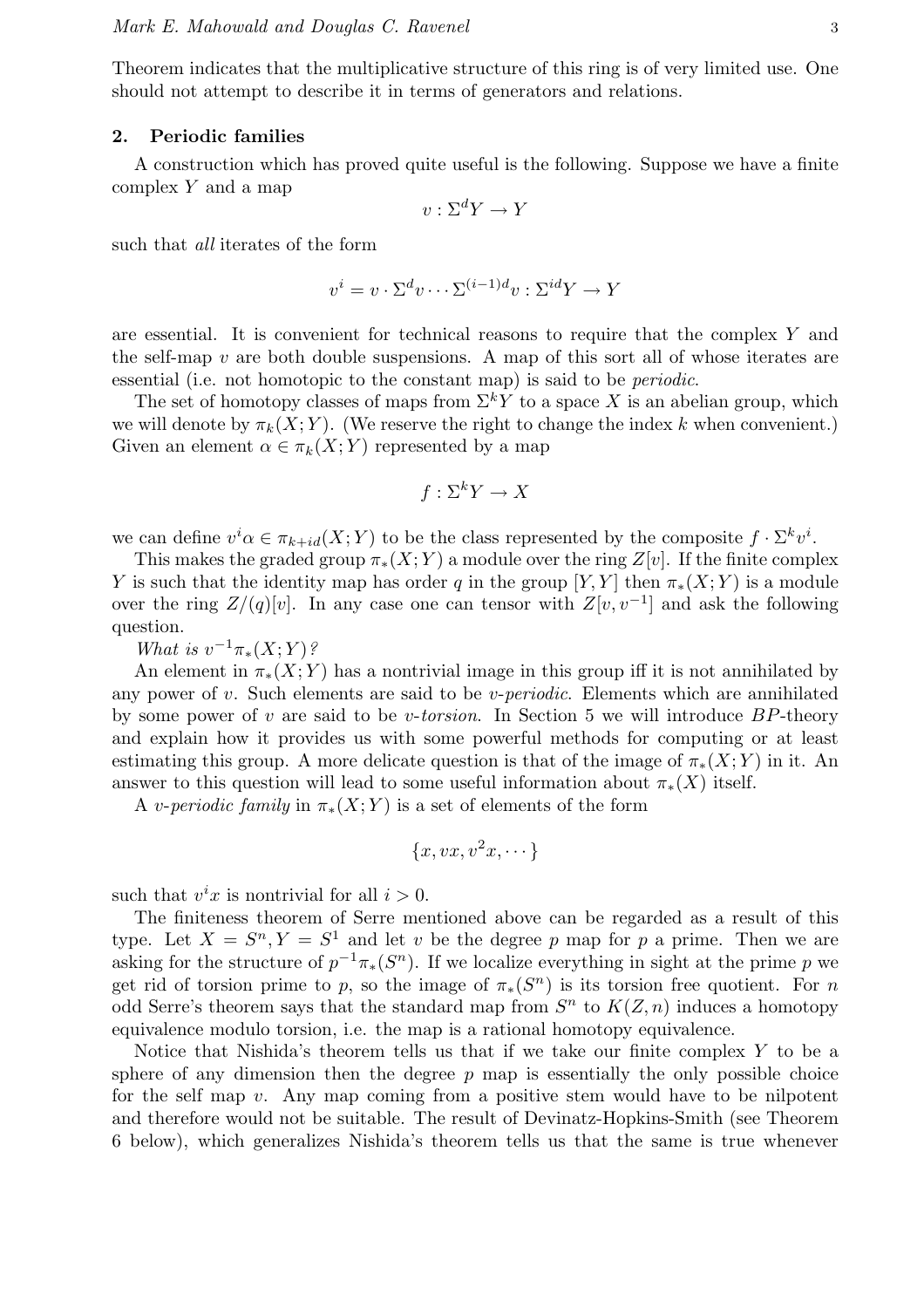$H_*(Y)$  is torsion free. It turns out that using any such Y will give us essentially the same information about  $\pi_*(X)$ , namely its torsion free quotient.

### 3. The stable image of  $J$  as a periodic family

In view of the remarks in the previous paragraph we should consider a finite complex Y with some torsion in its homology. Let  $M(p)$  denote a mod  $(p)$  Moore space. We do not care about the dimension of its bottom cell, as long as it is not too small. We will use the same notation for the mod  $(p)$  Moore *spectrum* with its bottom cell in dimension 0. This is now our finite complex Y. The group  $\pi_*(X;Y)$  is called the mod (p) homotopy of X. The self map v is provided by the following result of Adams.

**Lemma 2.** [A2]. Let q be  $2p-2$  if p is an odd prime and 8 if  $p = 2$ . Then there is a map

$$
v: \Sigma^q M(p) \to M(p)
$$

inducing an isomorphism in K-theory. Hence all iterates of this v are nontrivial.

The stable composite

$$
S^{q} \to \Sigma^{q} M(p) \xrightarrow{v} M(p) \to S^{1}
$$

is  $\alpha_1$  (the first element of order p in  $\pi_*^S$ ) for p odd and  $8\sigma$  (where  $\sigma$  is the generator of  $\pi_7^S$ ) for  $p = 2$ . The first and third maps here are respectively the inclusion of the bottom cell in  $M(p)$  and the pinch map from  $M(p)$  to its top cell.

If X is the sphere spectrum then  $\pi_*(X; M(p))$  is the set of stable maps from  $M(p)$  to a sphere. By S-duality this is isomorphic to  $\pi_*^S(M(p))$  (up to reindexing) with v acting by composition on the right instead of the left.

More generally for a finite spectrum  $Y$  we have a similar isomorphism

$$
\pi_*(X;Y) = \pi_*(X \wedge DY)
$$

where  $DY$  is the Spanier-Whitehead dual of  $Y$ , i.e. the complement of the finite complex Y embedded in a suitable sphere. In most cases of interest (e.g.  $Y = M(p)$ ), Y is self-dual, i.e. DY is some suspension of Y.

For  $p = 2$  the *v*-torsion free quotient of

$$
\pi_*(S^0; M(p))
$$

was first determined in [M3]. The following odd primary analog was proved by Miller.

**Theorem 3.** [Mi]. For an odd prime  $p, \pi^{S_*}$  (  $M(p)$ ¢ mod v-torsion is generated by two elements represented by the stable composites

$$
S^{q} \longrightarrow \Sigma^{q}M(p) \stackrel{v}{\longrightarrow} M(p) \quad and
$$
  

$$
S^{q-1} \stackrel{\alpha_1}{\longrightarrow} S^{0} \longrightarrow M(p).
$$

The result for  $p = 2$  is considerably more complicated. There are ten generators instead of two and the group is a module over  $Z/(4)[v]$  instead of  $Z/(2)[v]$ . The details need not concern us here.

What does this tell us about the stable homotopy groups of spheres? There is a long exact sequence relating ordinary and mod  $(p)$  stable homotopy groups. In it the mod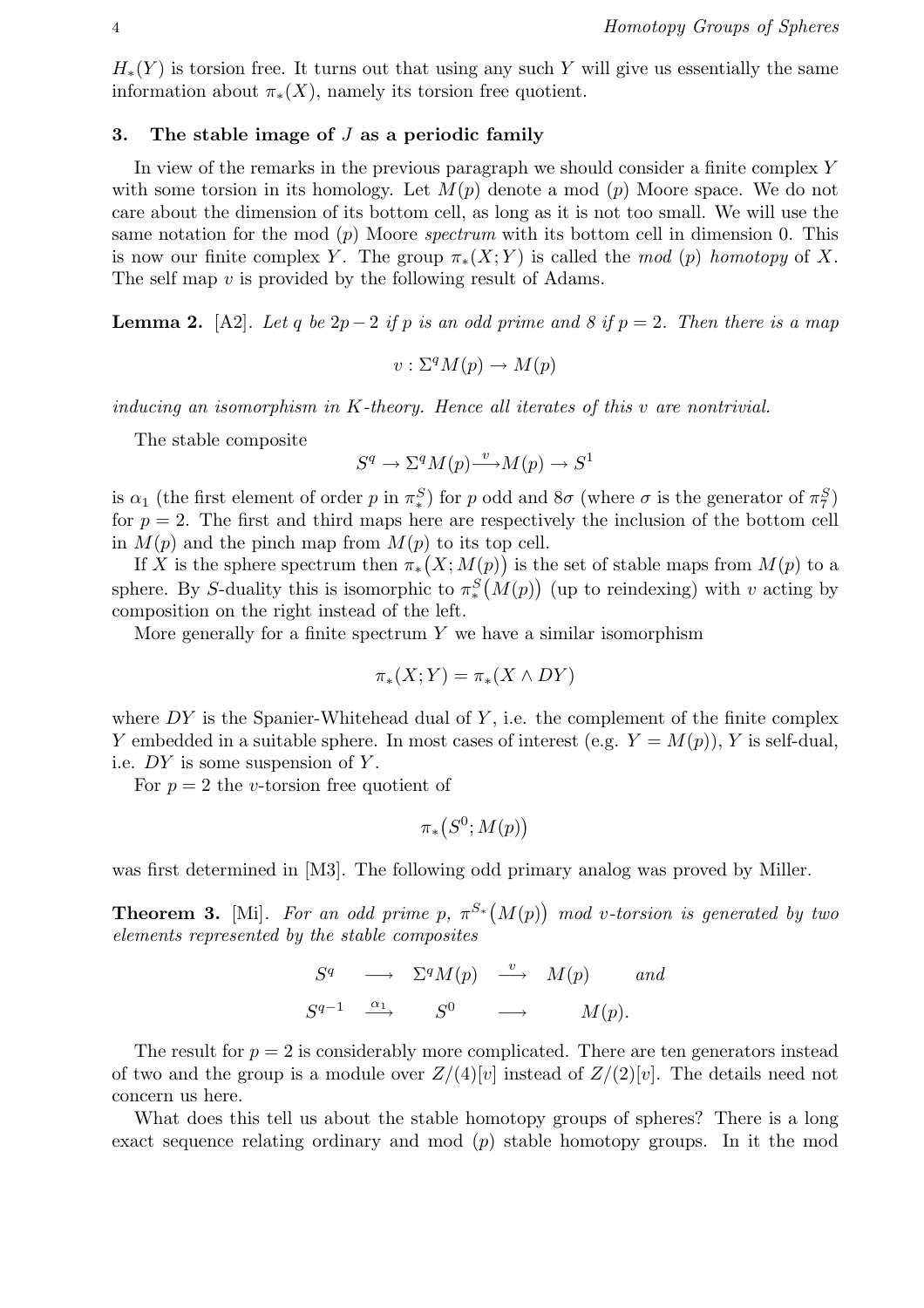$(p)$  groups in Miller's theorem correspond to the p-component of the image of the stable J-homomorphism, which we will now describe.

There is a homomorphism

$$
J: \pi_k(SO(n)) \to \pi_{n+k}(S^n)
$$

defined originally by Hopf and Whitehead. Here  $SO(n)$  denotes the group of  $n \times n$  orthogonal matrices with determinant one.

Letting *n* go to  $\infty$  gives a homomorphism

$$
J: \pi_k(SO) \to \pi_k^S(S^0)
$$

where SO denotes the stable orthogonal group. Its homotopy groups were determined by Bott, who showed that

$$
\pi_k(SO) = Z \text{ if } k \equiv 3 \mod (4),
$$
  
= Z/(2) if  $k \equiv 0 \text{ or } 1 \mod (8)$  and  
= 0 otherwise.

Adams showed in [A2] that J is monomorphic on the 2-torsion and that its image on each free summand is a cyclic group whose order is a certain arithmetic function of the dimension k. (Actually his work left an ambiguous factor of two which depended on the Adams conjecture.) In particular, the order of this cyclic group is divisible by an odd prime p iff  $k \equiv -1 \mod (2p-2)$ .

## 4. Some unstable results

An unstable analog of Theorem 3 would describe the v-torsion free quotient of  $\pi_*$ ¡  $S^n$ ;  $M(p)$ ¢ . Such a result for n odd and  $p = 2$  was obtained in [M2]. For technical reasons it was necessary to replace  $M(2)$  by the complex  $Y = M(2) \wedge CP^2$  in order to get the cleanest possible description of the actual groups, but this should be regarded as a minor detail.

Recall that Serre's theorem gave a map to an infinite loop space, namely  $K(Z, n)$ , which induced an isomorphism modulo  $p$ -torsion. Ideally one would like to have a similar map to an infinite loop space inducing an isomorphism in mod  $(p)$  homotopy modulo v-torsion, where  $v$  is as in Adams' lemma above. The best we can do is the following.

**Theorem 4.** [M2]. Let  $n = 2m + 1$  and  $p = 2$ . There is a map

$$
f:\Omega_0^{2m+1}S^{2m+1}\to\Omega^\infty RP^{2m}\wedge J
$$

inducing an isomorphism in  $\pi_*$  $( ; M(2) )$  modulo v-torsion. Here the source is the degree 0 component of the indicated

loop space and the target is the 0th space in the  $\Omega$ -spectrum  $RP^{2m} \wedge J$  where  $RP^{2m}$  is 2m-dimensional real projective space and J is a certain spectrum which will be described below.

This result is useful because the homotopy groups of the target can be computed explicitly. For example the mod  $(2)$  homotopy of J is v-torsion free. This fact strengthens the analogy with Serre's theorem, which gave a map from  $S^{2m+1}$  to an infinite loop space with torsion free homotopy.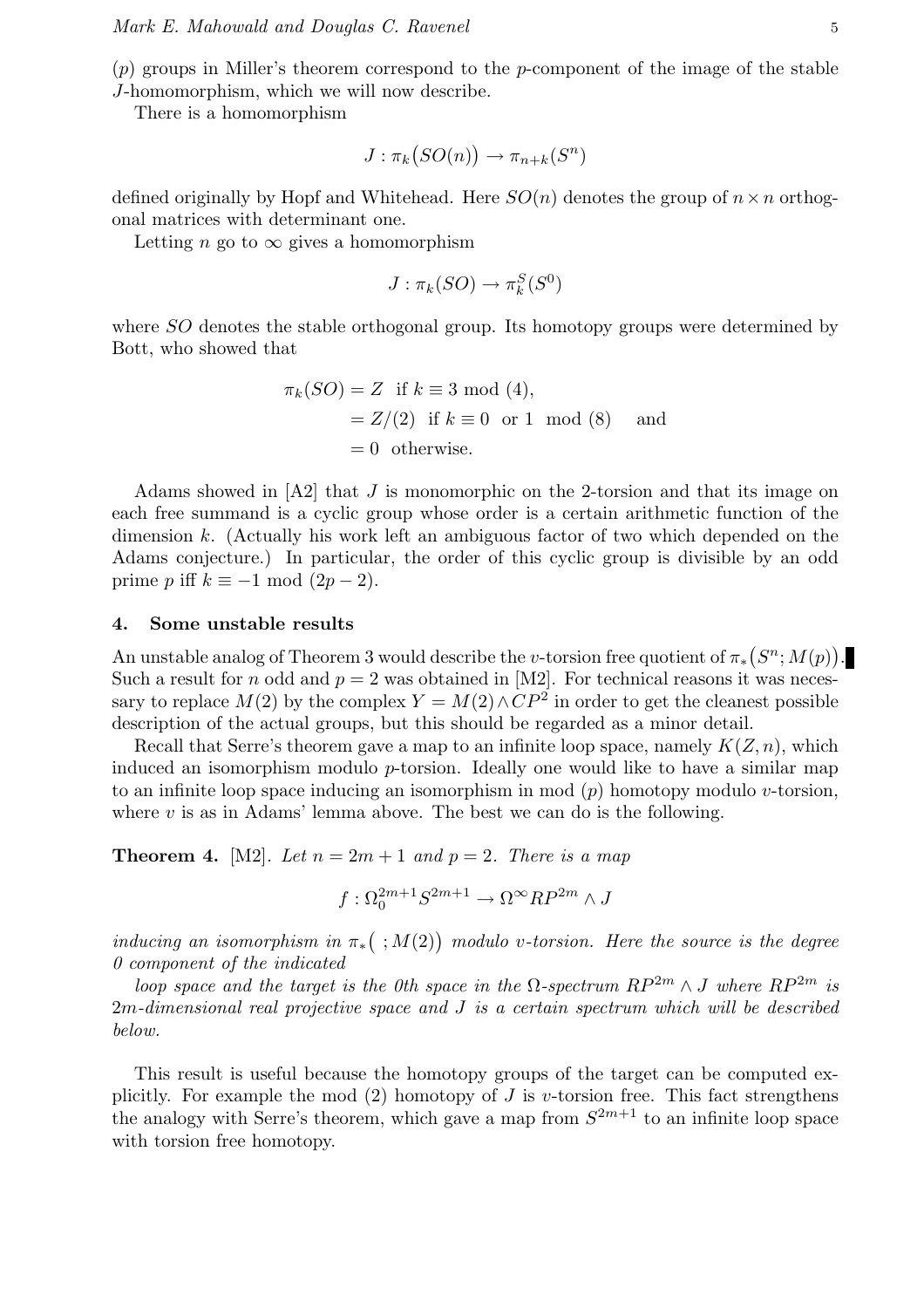The theorem does not assert that the map induces a surjection in homotopy or in mod (2) homotopy, but that the mod (2) kernel is precisely the v-torsion subgroup and that the cokernel is all v-torsion. In  $[M2]$  the cokernel is described up to an ambiguity related to the Kervaire invariant problem.

It is quite likely that there is an analogous result for every odd prime with  $RP^{2m}$ replaced by the  $2m(p-1)$ -skeleton of  $B\Sigma_p$ , the classifying space for the symmetric group on p letters.

#### **Conjecture 5.** The map f in the theorem above induces an isomorphism in  $K$ -theory.

The K-theory of the target has been computed by Miller and Snaith, but we do not know how to compute the K-theory of the source.

Now we will describe the spectrum J. It is so named because its homotopy is nearly identical to the image of the J-homomorphism. There is a different version of this spectrum for each prime p. We will use the same notation for each. We will describe the odd primary version first.

Let bu be the spectrum for connective complex  $K$ -theory. This spectrum can be built out of the various connected covers of BU, the classifying space for stable complex vector bundles. J is the fiber of a certain map from  $bu_{(p)}$  (the localization of bu at the prime p) to  $\Sigma^q bu_{(p)}$ . This map induces an isomorphism in homotopy in dimensions not divisible by  $2p-2$ . The homotopy of J in positive dimensions is isomorphic to the p-component of the image of the stable J-homomorphism.

For  $p = 2$  the definition of J is slightly different. It is the fiber of a map from  $bo_{(2)}$  to  $\Sigma^4 bsp_{(2)}$ . Here bo and bsp are the spectra obtained from the  $(8k-1)$ -connected covers of the spaces BO and BSp, the classifying spaces for stable real and symplectic vector bundles respectively. Bott periodicity tells us that  $\Omega^4 B S p = Z \times BO$  and  $\Omega^4 BO = Z \times B S p$ .

The homotopy of J in positive dimensions is not isomorphic to the image of J. The latter maps monomorphically to the former, leaving a cokernel of  $Z/(2)$  in dimensions congruent to 0 and 1 mod (8). These groups correspond to the homotopy elements  $\mu_{8k}$ and  $\mu_{8k+1}$  constructed in [A2].

For each prime  $p$  the stable map

$$
S^0(p) \to J
$$

induces an isomorphism in  $K$ -theory, a surjection in homotopy and an isomorphisn in  $v^{-1}\pi_*([;M(p)).$ 

### 5. Enter BP-theory

Recall that our basic setup is the following. We have a finite complex  $Y$  and a map  $v$  to Y from some suspension of Y such that all iterates of  $v$  are nontrivial. Then we try to compute  $v^{-1}\pi_*(X;Y)$  for our favorite space X.

We have seen three examples of reslts of this sort, namely Theorems 1, 3 and 4. In Theorems 1 and 4,  $X = S^{2n+1}$ . In the former case  $Y = S^1$  and v is the map of degree p. In Theorems 3 and 4, Y is a mod  $(p)$  Moore space or spectrum and the self-map v is that provided by Lemma 2.

Before proceeding to the main theorem in each case one must prove that all of the iterates of  $v$  are nontrivial. In the case of the degree  $p$  map in Theorem 1 this can be done with ordinary integer homology. Since  $H_1(S^1) = Z$ , we know that the map of degree  $p^i$  (the *i*th iterate of *v*) is nonzero for all *i*. In other words all iterates of the maps are essential because the map induces an isomorphism in rational homology.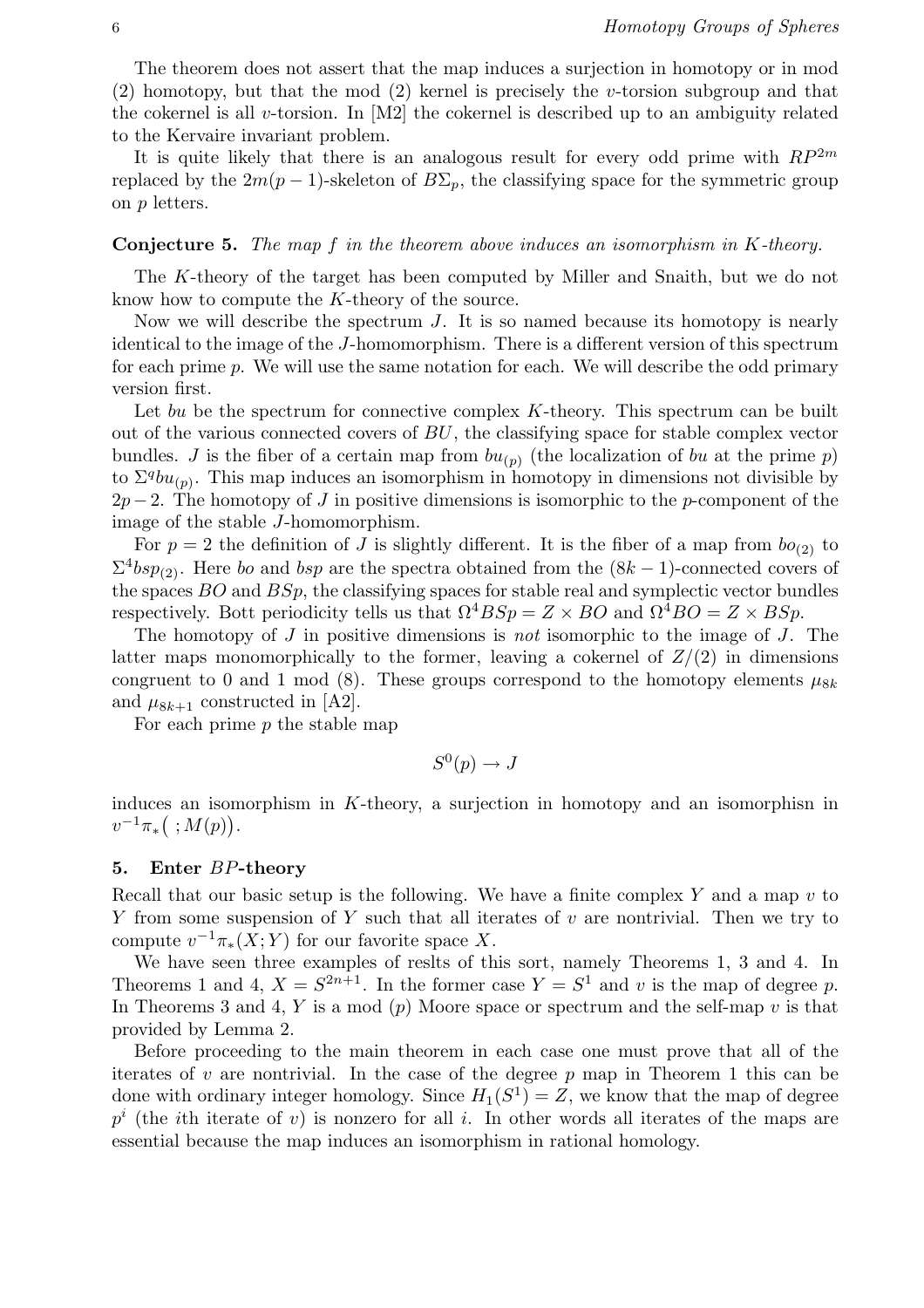The self-maps of Lemma 2 (used in Theorems 3 and 4) have nontrivial iterates because they induce isomorphisms in K-theory. K-theory could also be used to show that all iterates of the degree  $p$  map are nontrivial. Ordinary homology would *not* suffice to prove that the maps of Lemma 2 are nontrivial.

BP-theory, like K-theory, is a generalized homology theory strong enough to show that these two self-maps are periodic, i.e. that all of their iterates are essential. We will explain how it applies in these two cases.

There is a different version of  $BP$ -theory for each prime p. (If one wants to work globally one can use MU-theory, which is the same thing as complex cobordism.) For any space X,  $BP_*(X)$ , the reduced BP-homology of X, is a graded module over the coefficient ring

$$
BP_* = Z_{(p)}[v_1, v_2, \cdots]
$$

where the dimension of  $v_i$  is  $2p^i-2$  and  $Z_{(p)}$  denotes the integers localized at the prime p.

The degree p map on  $S<sup>n</sup>$  induces multiplication by p in

$$
BP_*(S^n) = \Sigma^n BP_*.
$$

For the self-maps in Lemma 2 we have  $BP_*$ ¡  $M(p)$ ¢  $= BP_*/(p)$  and v induces multiplication by  $v_1$  for p odd and by  $v_1^4$  for  $p=2$ . In the latter case there is no self map of  $M(2)$ inducing multiplication by simply  $v_1$ . The 4-cell complex  $Y = M(2) \wedge CP^2$  used in [M2] was chosen precisely becaue it does admit such a self-map.

Since the Adams self-maps of Lemma 2 induce multiplication by  $v_1$  or some power of it, the homotopy elements derived from Theorems 3 and 4 are said to be  $v_1$ -periodic.

What other sorts of finite complexes with periodic self-maps might we have?

Several conjectures conerning this question were made in [R2] and a lot of progress has been made on them in the past three years. The most striking result, proved very recently by Devinatz, Hopkins and J. Smith, says that BP-theory is strong enough to detect any such self-map.

Nilpotence Theorem 6. [DHS]. Let Y be a p-local finite complex and let

$$
v: \Sigma^d Y \to Y
$$

be a map inducing the trivial homomorphism is  $BP$ -homology. Then some iterate of v is null homotopic.

Note that Nishida's theorem is a special case of this, since it is easy to show that any self-map of a sphere in a positive stem induces the trivial map in BP-homology.

It is known that for any finite complex  $Y, BP_*(Y)$  is finitely presented as a  $BP_*$ -module. From this it follows easily that any periodic endomorphism of  $BP_*(Y)$  has an iterate which is an idempotent composed with multiplication by some element v in  $BP_*$ . For the sake of simplicity, assume that this idempotent is the identity. Then the internal properties of BP-theory tell us essentially that this v must be a power of one of the polynomial generators  $v_n$ .

Moreover *n* is uniquely determined by the module  $BP_*(Y)$  in the following way. It is the smallest n such that  $v_n^{-1}BP_*(Y)$  is nonzero, i.e. such that  $BP_*(Y)$  contains elements not annihilated by any power of  $v_n$ . It is known [JY] that if  $v_n^{-1}BP_*(Y)$  is nonzero then so is  $v_m^{-1}BP_*(Y)$  for all  $m > n$ . In this case we say that the finite complex Y has type n. Until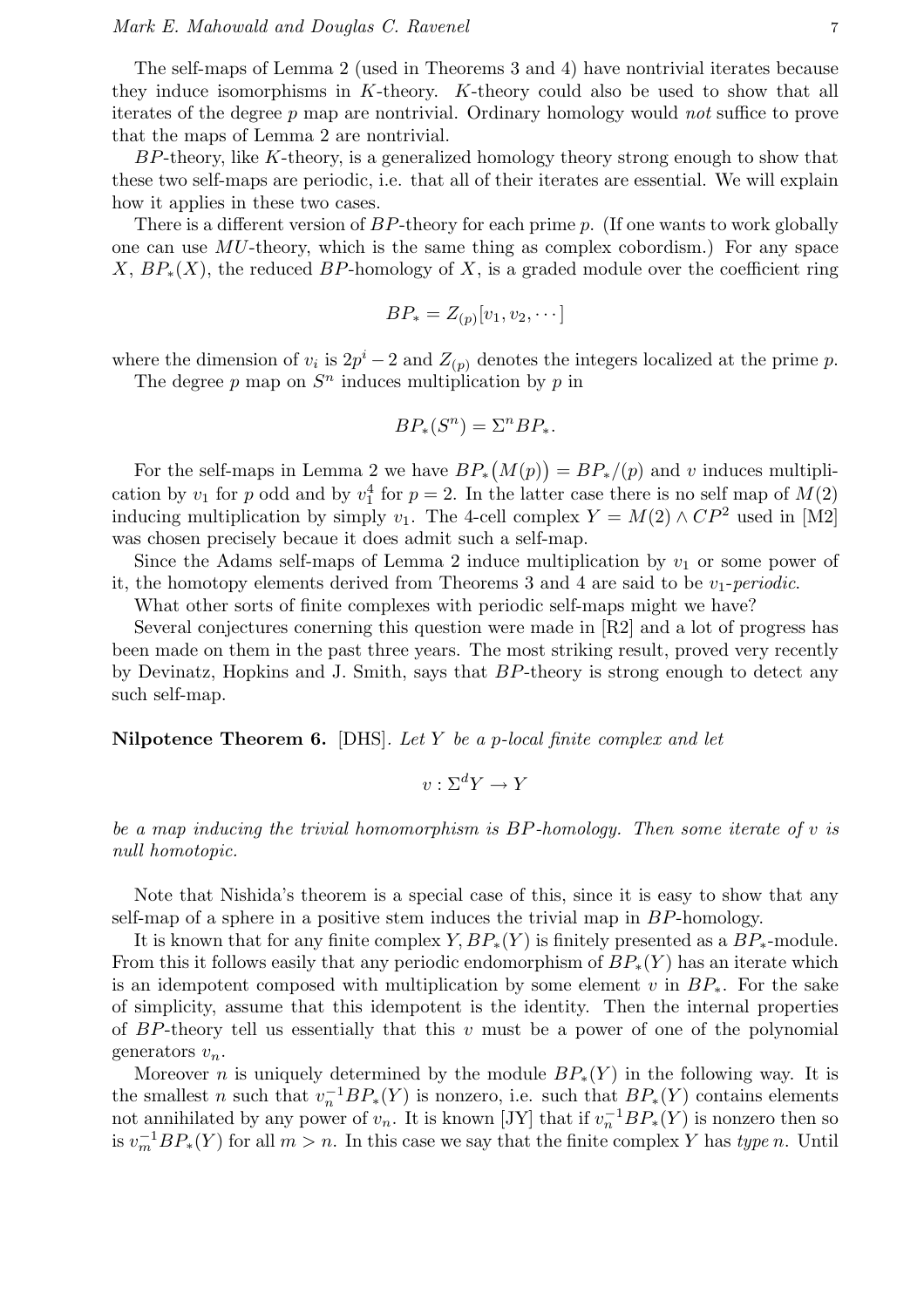1983 it was not even known that such finite complexes exist for all  $n$  [Mit]. A conjecture in [R2] that remains open says that every finite complex admits a periodic self-map.

 $Y = M(p)$  has type 1. If Y has type n then we can denote  $v^{-1}\pi_*(X;Y)$  by  $v_n^{-1}\pi_*(X;Y)$ and refer to the v-periodic and v-torsion elements as  $v_n$ -periodic and  $v_n$ -torsion elements respectively. We conjecture that the information  $v^{-1}\pi_*(X;Y)$  gives about X depends only on n. More precisely,

**Conjecture 7..** Let Y and Y' be two p-local finite complexes of type n and let f be a map from  $X_1$  to  $X_2$ . Then the following are equivalent:

(i) f induces an isomorphism in  $v_n^{-1}\pi_*$  (; Y),

(ii) f induces an isomorphism in  $v_n^{-1}\pi_*(\;;Y')$ , and

(iii) f induces an isomorphism in  $v_n^{-1}BP_*($ ).

### 6. The chromatic filtration

Now we will describe a way to codify all the information given by the groups  $v_n^{-1}\pi_*(X;Y)$ for all  $n$  in the stable case, i.e. when  $X$  and  $Y$  are spectra.

We first need to introduce Bousfield localization [B]. Let  $E_*$  be a generalized homology theory. A spectrum Y is  $E$ -local if for every  $E$ -acyclic spectrum X (i.e. a spectrum satisfying  $E_*(X) = 0$ ,  $[X, Y] = 0$ , i.e. there are no essential maps from X to Y.

An E-localization of a spectrum W is a map to an E-local spectrum  $W'$  which is an  $E_*$ -equivalence, i.e. a map inducing an isomorphism in E-homology. It is easy to show that if such a localization exists it is unique. If both  $E$  and  $W$  are connective then the  $E$ -localization of  $W$  is simply an arithmetic localization or completion.

However, if either of them fail to be connective then the existence of the localization is far from obvious and its properties are hard to predict. For example, the K-theoretic localization of the sphere has nontrivial homotopy groups in arbitrarily large negative dimensions and its  $\pi_{-2}$  is  $Q/Z$ . The localization of its  $(-1)$ -connected cover at an odd prime is the spectrum J discussed earlier. More details can be found in [R2].

In [B] Bousfield proved that such localizations always exist. Let  $L_nX$  denote the localization of X with respect to  $v_n^{-1}BP$ .  $L_0X$  is the rational localization of X; by convention  $v_0 = p$ .  $L_1 X$  is the localization with respect to p-local K-theory. A  $v_n^{-1}BP$ -local spectrum is also  $v_{n+1}^{-1}BP$  so there are natural maps

$$
L_0X \leftarrow L_1X \leftarrow \cdots
$$

We say that X is *harmonic* if this inverse system converges to X. In [R2] it is shown that all p-local finite spectra are harmonic.

If Y is a finite complex of type n then one of the conjectures of  $[R2]$  implies that

$$
v_n^{-1}\pi_*(X;Y) = \pi_*(L_nX;Y).
$$

In other words  $L_nX$  captures all the  $v_n$ -periodic information about X.

The inverse system above leads to a decreasing filtration of  $\pi_*(X)$ , defined by setting  $F^n\pi_*(X)$  equal to the kernel of the homomorphism induced by the localization map from X to  $L_nX$ , i.e. to the v<sub>n</sub>-torsion. This is the *chromatic filtration* of  $\pi_*(X)$ . An algebraic analog of it, the chromatic spectral sequence, is studied extensively in [MRW] and in Chapter 5 of [R1].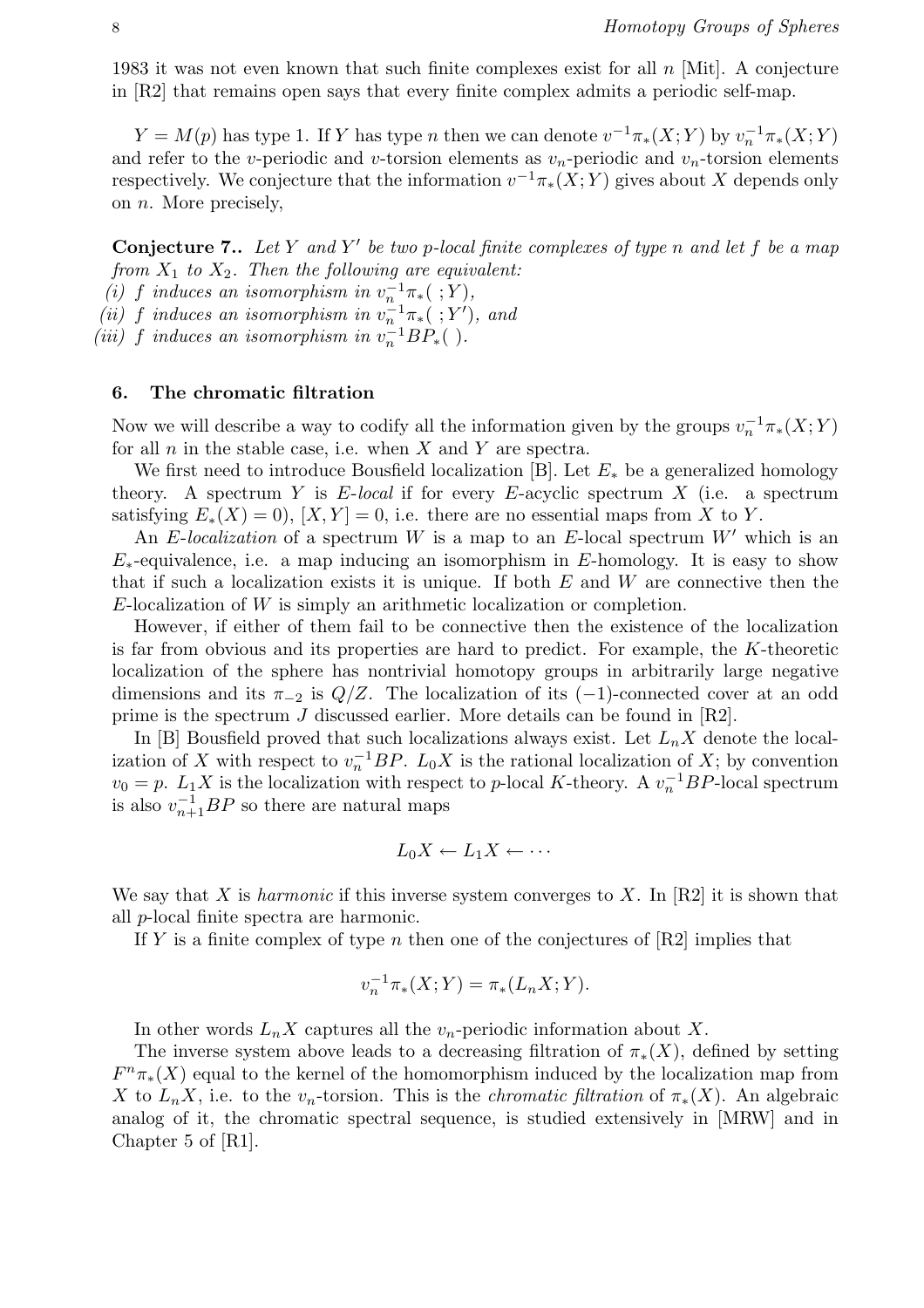Let  $M_nX$  denote the fiber of the map from  $L_nX$  to  $L_{n-1}X$ . Its homotopy is all  $v_{n-1}$ torsion and all v<sub>n</sub>-periodic. We know [R3] how to compute  $BP_*(M_nX)$ . Its Adams-Novikov spectral sequence is conjectured but unfortunately still not known to converge to  $\pi_*(M_nX)$ . It  $E_2$ -term is closely rrelated to the continuous mod (p) cohomology of a certain pro-p-group with interesting arithmetic properties.

This connection was discovered over a decade ago by Morava [Mo]. Again we refer the reader to [MRW] or [R1] for more details. It means that this  $E_2$ -term is in some sense finitely computable, which is certainly not the case for most  $E_2$ -terms associated with finite complexes. For  $n = 1$  and  $X = S^0$  this computation is done in complete detail in [MRW] and in Chapter 5 of [R1].

Admittedly there are infinitely many values of n required for a complete understanding of the homotopy groups of spheres, but each of these finite calculations yields an infinite amount of information.

With Theorem 4 and related stable results we have a complete picture of the  $v_1$ -periodic homotopy groups (both stable and unstable) of spheres, at least for  $p = 2$ .

We only have partial results for the  $v_2$ -periodic picture, which is considerably more complicated. There is no known  $v_2$ -periodic analog of either the J-homomorphism or the spectrum J.

It is also clear that things are simpler for larger primes. For  $p > 3$  let  $V(1)$  denote the cofiber of the Adams self-map of Lemma 2. It is the simplest complex of type 2. The conjectures of [R2] imply that ¡

$$
v_2^{-1}\pi_*\big(S^0;V(1)\big)
$$

has precisely 12 generators. The image of  $\pi_*$ ¡  $S^0$ ;  $V(1)$  in this group is still unknown.

#### 7. The EHP sequence

The EHP sequence is the fundamental tool for understanding unstable homotopy groups of spheres. A more thorough exposition can be found in the last section of Chapter 1 of [R1]. For simplicity we limit our remarks to the prime 2. Most of what is said below has an analog at any odd prime, but the statements are more complicated.

There are fibrations

$$
S^n {\stackrel{E}{\longrightarrow}} \Omega S^{n+1} {\stackrel{H}{\longrightarrow}} \Omega S^{2n+1}
$$

for all positive n. The map E stands for suspension (Einhängung) and H for Hopf invariant. The associated long exact sequence of homotopy groups is the EHP sequence.

Collectively (for all  $n$ ) these long exact sequences constitute an exact couple which leads to what is called the EHP spectral sequence. Many classical results about unstable homotopy groups can be translated into statements about this spectral sequence. Such results include the Freudenthal Suspension Theorem (see Section 1 above) and the Adams Vector Field Theorem of [A1]. Theorem 4 has implications concerning certain patterns in the EHP spectral sequence, specifically the behavior of elements whose Hopf invariant lies in the image of  $J$  (hence the title of  $[M2]$ ).

The following result of Snaith, enhanced by an observation of Kuhn, relates unstable groups appearing in the EHP spectral sequence to stable groups.

**Theorem 8.** [Sn]  $[K]$ . There are maps

$$
f: \Omega^{n+1}S^{n+1} \to QRP^n
$$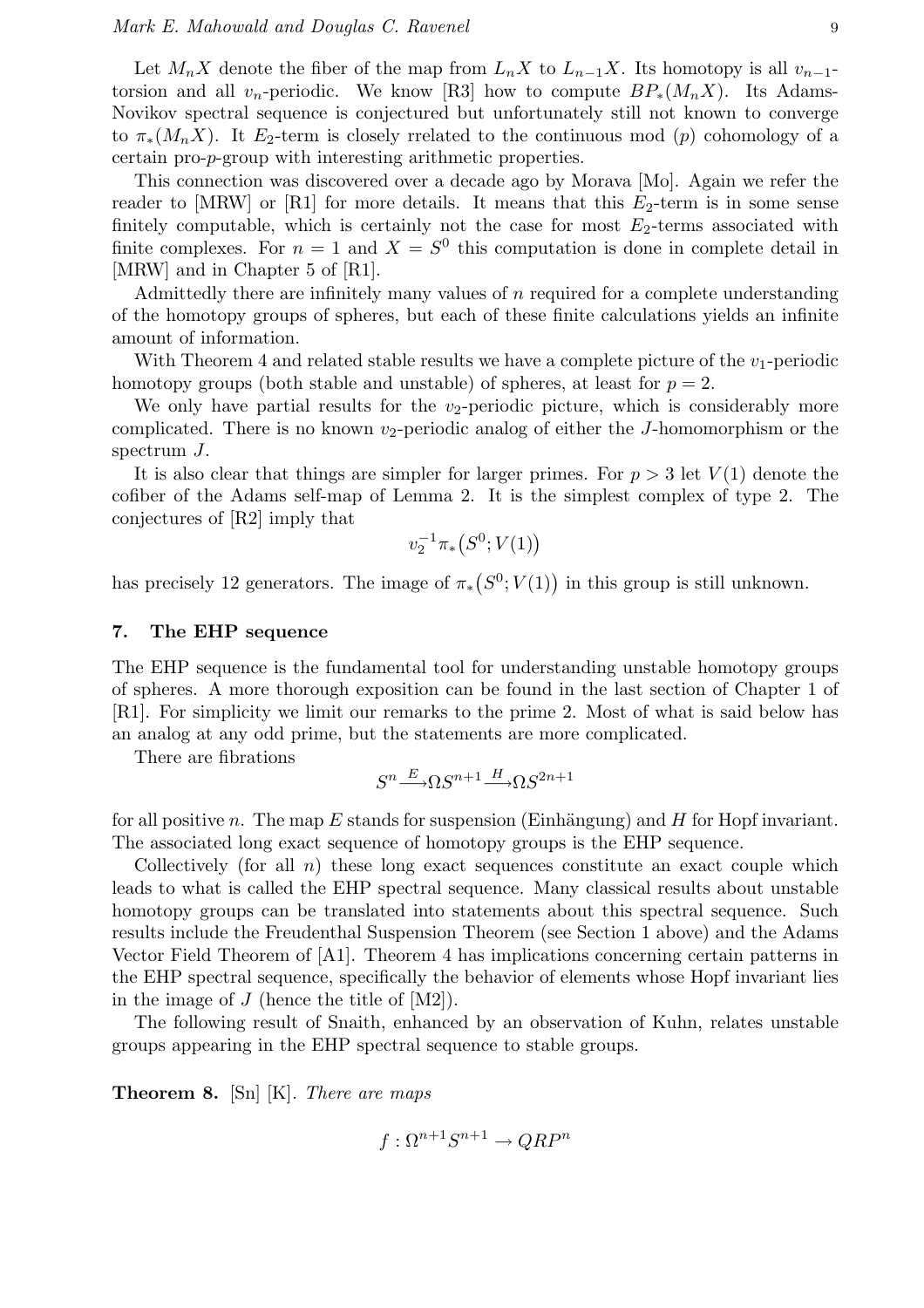(where  $QX$  denotes  $\Omega^{\infty} \Sigma^{\infty} X$ ) such that the following diagram commutes up to homotopy.



The vertical maps on the left are  $\Omega^n E$  and  $\Omega^n H$  while the ones on the right are the images under the functor Q on the evident cofiber sequence.

Using this result one can easily produce a map from the EHP spectral sequence to the Atiyah-Hirzebruch spectral sequence for the stable homotopy of  $RP^{\infty}$ , in which all groups in sight are stable.

There are versions of the EHP spectral sequence converging to the stable homotopy groups of spheres and to the unstable homotopy groups of any given sphere. The  $E_1$ term also consists of unstable homotopy groups, so it lends itself very well to inductive calculation. The input at each stem consists of the output from lower stems. In principle all one needs to start the inductive process is knowledge of the homotopy groups of  $S^1$ , which are easily determined.

The entire EHP apparatus can be adapted to the computation of  $\pi_*(S^n; Y)$ . The following result shows that each element in a  $v_n$ -periodic family (with a finite number of exceptions for any given family) has a  $v_n$ -periodic Hopf invariant, and that all but finitely many elements in each such family originate on the same sphere. More precisely we have

**Theorem 9.** Let Y be a finite complex of type n with a self-map v inducing multiplication by some power of  $v_n$  in its BP-homology. If

$$
x \in \pi_*(S^m;Y)
$$

is v-periodic, then there is a  $k \leq m$  such that some v-multiple of x is the iterated suspension of

$$
x' \in \pi_*(S^k; Y)
$$

and the Hopf invariant

$$
H(x') \in \pi_*(S^{2k-1}; Y)
$$

is v-periodic. Hence all higher v-multiples of x are born on  $S^k$ .

**Proof.** Suppose  $H(x')$  is not v-periodic. Then by definition some power of v annihilates it. Thus the corresponding v-multiple of  $x'$  desuspends further since the Hopf invariant is the obstruction to desuspension. This process must stop after a finite number of steps because we cannot desuspend below the 1-sphere. Thus some v-multiple of x desuspends to an element with a v-periodic Hopf invariant as claimed, and all higher v-multiples of  $x$ are born on  $S^k$ .  $\blacksquare$ 

Very early work with the EHP sequence showed that the p-torsion subgroups of the homotopy of each finite sphere has a bounded exponent. The best possible result of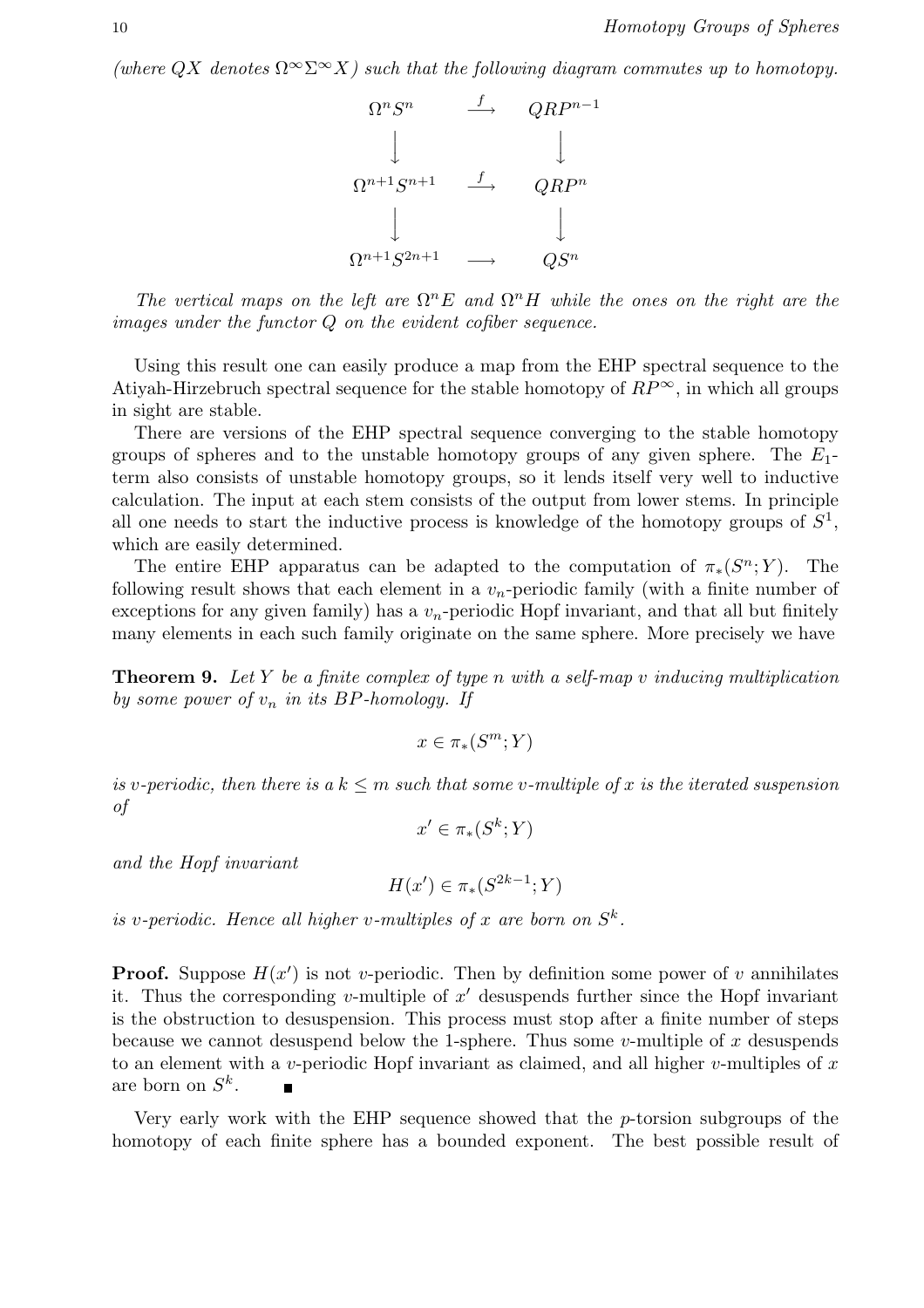this sort for odd primes was proved by Cohen-Moore-Neisendorfer [CMN]. Experimental evidence suggests that there should be similar bounds on the  $v_n$ -torsion in suitable groups for finite spheres.

#### 8. James periodicity and the root invariant

Theorem 8 shows a connection between the EHP sequence and the homotopy groups of stunted projective spaces. For  $m \leq n$  let  $RP_m^n$  denote  $RP^n/RP^{m-1}$ , i.e. the stunted projective space with bottom cell in dimension  $m$  and top cell in dimension  $n$ . There is an equivalence

$$
\Sigma^K R P_m^n \to R P_{m+K}^{n+K}
$$

if K is a sufficiently large (depending on  $n - m$ ) power of 2. This leads to a certain regularity in the EHP sequence called *James periodicity*. It is not related to the  $v_n$ periodicity discussed elsewhere in this paper.

It is possible to define spectra  $RP_m^n$  and  $RP_m^{\infty}$  (denoted simply by  $RP_m$ ) for arbitrary (e.g. negative) integers  $m$ . There are maps

$$
RP_m \leftarrow RP_{m-1} \leftarrow \cdots
$$

obtained by pinching out the bottom cell in each case.

**Theorem 10.** Lin [L]. The homotopy inverse limit of the RP<sub>m</sub> (denoted by RP<sub>-∞</sub>) is homotopy equivalent to the 2-adic completion of  $S^{-1}$  in such a way that the composite map

$$
S^{-1} \to RP_{-\infty} \to RP_{-1}
$$

is homotopic to the inclusion of the bottom cell.

**Theorem 11.** Kahn-Priddy [KP]. The inclusion of the bottom cell in  $RP_{-1}$  induces the trivial homomorphism in all homotopy groups except  $\pi_{-1}$ , in which the image is  $Z/(2)$ .

Theorem 10 means that the Atiyah-Hirzebruch spectral sequence for the stable homotopy of  $RP_{-\infty}$  must converge to that of  $S^{-1}$ . This has certain implications for the EHP sequence. In particular it allows us to define a mutation of the Hopf invariant which we call the root invariant.

Suppose  $\alpha \in \pi_n^S$  is represented by a map

$$
S^{n-1} \to S^{-1}.
$$

If n is positive or  $n = 0$  and  $\alpha$  is divisible by two then the composite

$$
S^{n-1} \to S^{-1} \to RP_{-1}
$$

is null homotopic by Theorem 11.

On the other hand Theorem 10 guarantees that for some  $m$  the composite

$$
S^{n-1} \to S^{-1} \to RP_{-m}
$$

is essential.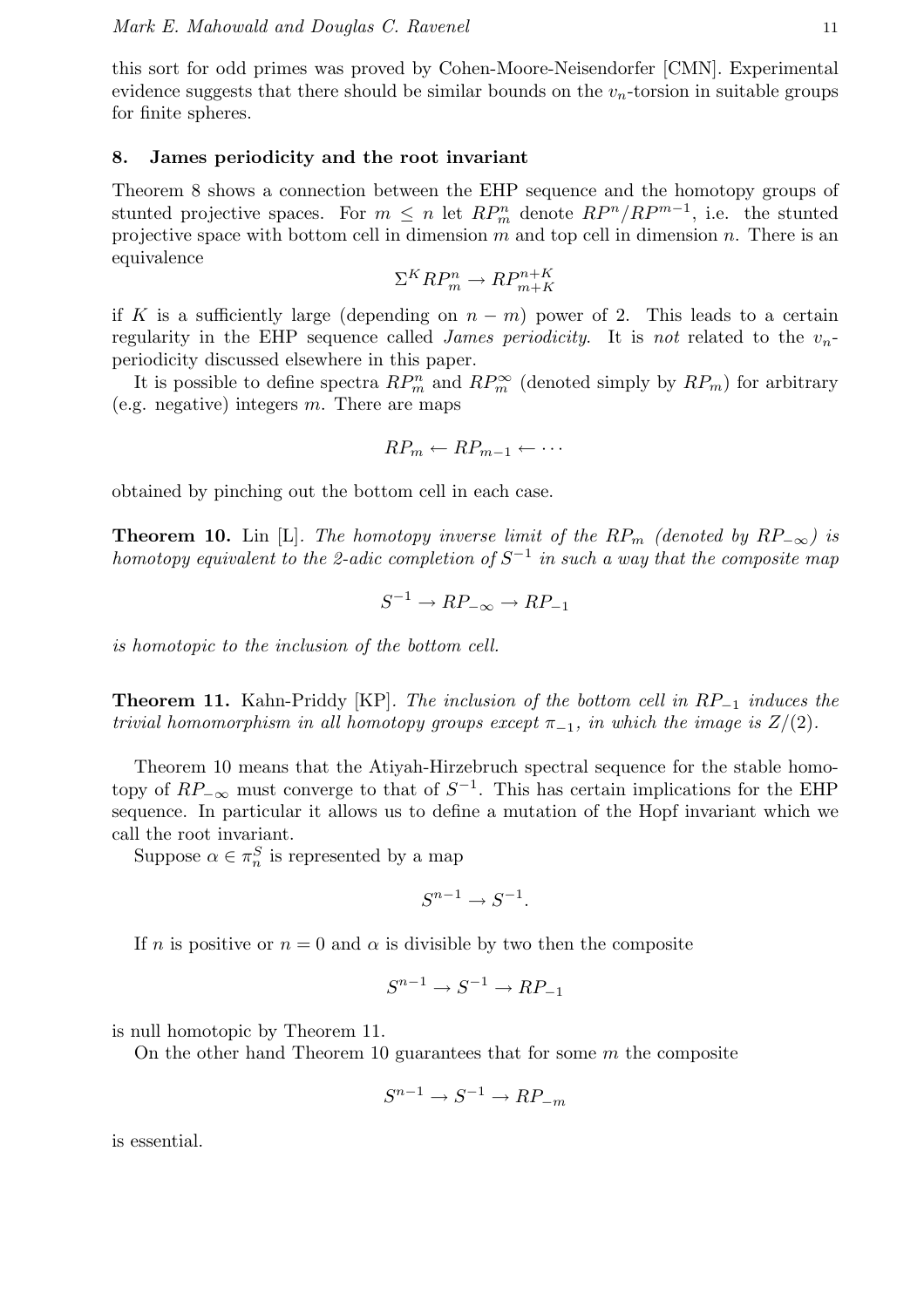Taking the smallest such  $m$  we get a factorization

$$
S^{n-1} \to S^{-m} \to RP_{-m}
$$

defined modulo a certain indeterminacy.

The resulting coset in

$$
\pi_{n-1}(S^{-m}) = \pi_{m+n-1}(S^0)
$$

is the root invariant  $R(\alpha)$ . Notice that we started in the n-stem and ended up in the  $(n+m-1)$ -stem, where the number m depends on  $\alpha$  as well as on n. It is known that in general  $m \geq 2n + 1$ . Many root invariants have been calculated. For example we have

$$
\dim R(2^i) = 2i - 1 \text{ if } i \equiv 0 \text{ or } 1 \mod (4)
$$

$$
= 2i - 2 \text{ if } i \equiv 2 \mod (4)
$$

$$
= 2i - 3 \text{ if } i \equiv 3 \mod (4)
$$

and  $R(2<sup>i</sup>)$  contains the element of order two in the image of J if  $i \equiv 0$  or 3 mod (4). It is conjectured that  $R(\theta_i)$  contains  $\theta_{i+1}$  if both exist, where  $\theta_i$  is the Kervaire invariant element.

The definition of the root invariant can be adapted to homotopy with coefficients in Y. Experimental evidence suggests that the root invariant of a  $v_n$ -periodic element is  $v_{n+1}$ -periodic. More precisely we have

**Conjecture 12.** If Y is of type n and has a  $v_n$ -periodic self-map v

$$
\alpha \in \pi_*(S^{-1};Y)
$$

is v-periodic then the coset  $R(\alpha)$  consists entirely of  $v_n$ -torsion elements. Let

$$
w: \Sigma^d Y \to Y
$$

be a power of v which annihilates every element in  $R(\alpha)$  and let Z be its cofiber. Thus Z has type  $n+1$  and each element in  $R(\alpha)$  extends to a map from Z to a suitable sphere. At least one of these maps is  $v_{n+1}$ -periodic.

#### REFERENCES

- [A1] J.F. Adams, Vector fields on spheres, Ann. of Math., **75** (1962), 603-632.
- [A2] J.F. Adams, The groups  $J(X)$ , IV, Topology, 5 (1966), 21-71.
- [B] A.K. Bousfield, Localization of spaces with respect to homology, Topology, 18 (1979), 257-281.
- [CMN] F.R. Cohen, J.C. Moore and J. Neisendorfer, The double suspension and exponents of the homotopy groups of spheres, Ann. of Math., 110 (1979), 549-565.
- [DHS] E. Devinatz, M. Hopkins and J. Smith, Nilpotence in stable homotopy theory, to appear.
	- [JY] D.C. Johnson and Z. Yosimura, Torsion in Brown-Peterson homology and Hurewicz homomorphisms, *Osaka J. Math.*, **17** (1980), 117-136.
	- [KP] D.S. Kahn and S.B. Priddy, The transfer and stable homotopy, Math. Proc. Camb. Phil. Soc., 83 (1978), 103-111.